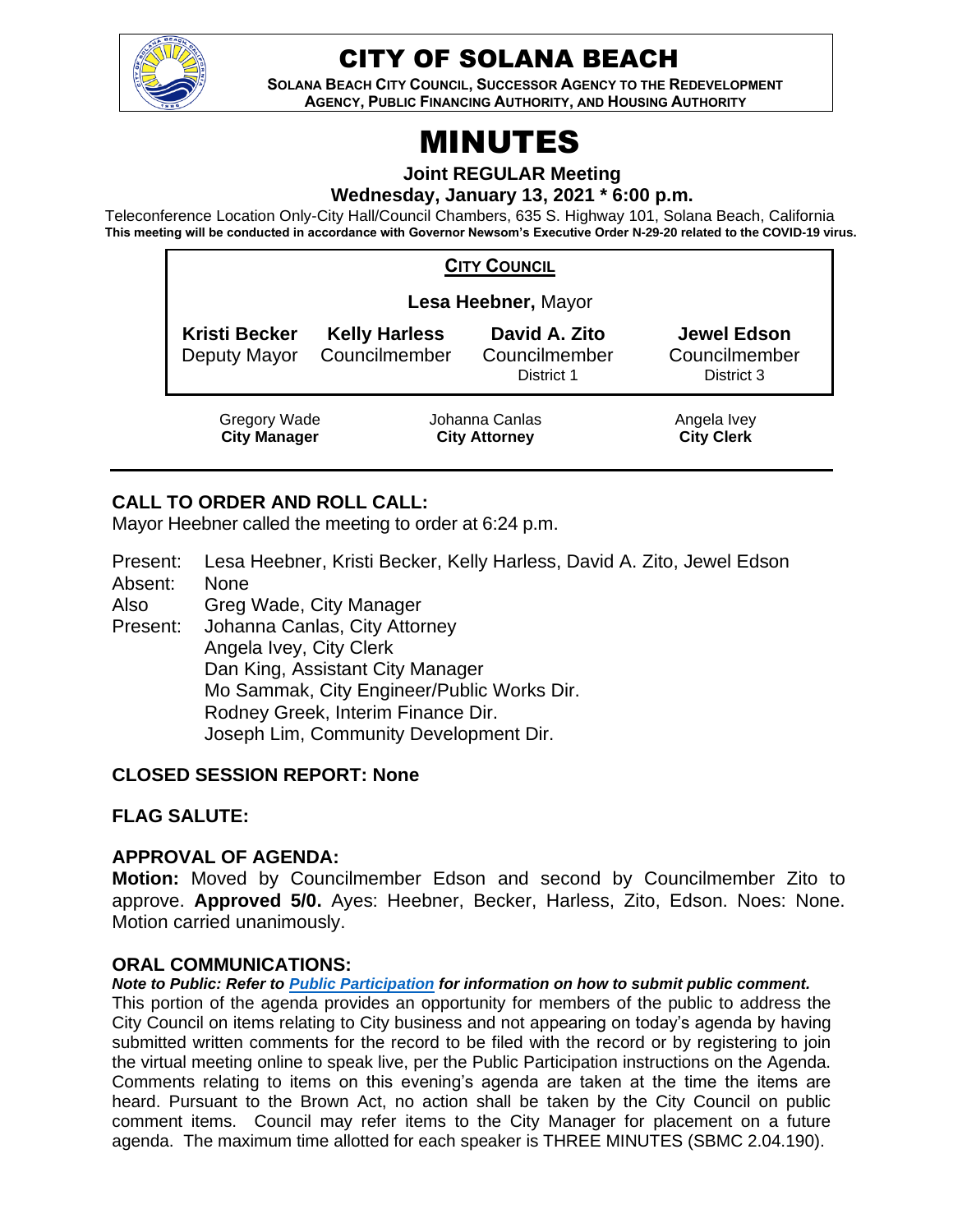Michael Marks said that he represented 18 owners of 240 S. Cedros Ave. and spoke about their application for a Director's Use Permit to expand Flock Freight, that moving retail to office space would de-intensify parking demands per the City's code, that they were a few spaces short, their time constraints to meet the landlord's requirement to build out the space, a 90-person rotating workforce, and their interest in resolving the matter.

Louisa Triandis spoke about supporting a Sister City Project by signing a symbolic resolution and Council providing a racial equality update at the next Council meeting.

Barbara Gordon, The Changers, spoke about smoke free affordable housing in the City and apartment residents being particularly susceptible to second-hand smoke exposure.

Susana Arnold spoke about Resolution 2020-116 and that the City prioritize related efforts in all decisions made, provide updates of concrete efforts at the next Council meeting, assign Staff to partner with the Solana Beach 4 Equality and its volunteers, and support the goals and mission of a Sister City Project by adopting a symbolic resolution.

Jennifer Ball spoke about Resolution 2020-116, the San Diego city police force support for white nationalist groups and Nazis over people of color, concern about the state of the local police force, the need for inclusive language and eliminating biased language within the force, and signing a symbolic Sister City Project resolution.

Susan McQueeney spoke about Resolution 2020-116, putting forth a project through Solana Beach for Equity, making Solana Beach a more inclusive environment, and bridging gaps seen in the country.

#### **COUNCIL COMMUNITY ANNOUNCEMENTS / COMMENTARY:**

*An opportunity for City Council to make brief announcements or report on their activities. These items are not agendized for official City business with no action or substantive discussion.* 

# **A. CONSENT CALENDAR:** (Action Items) (A.1. - A.8.)

*Note to Public: Refer to Public Participation for information on how to submit public comment.*  Items listed on the Consent Calendar are to be acted in a single action of the City Council unless pulled for discussion.

Any member of the public may address the City Council on an item of concern by submitting written correspondence for the record to be filed with the record or by registering to join the virtual meeting online to speak live, per the Public Participation instructions on the Agenda. The maximum time allotted for each speaker is THREE MINUTES (SBMC 2.04.190).

Those items removed from the Consent Calendar by a member of the Council will be trailed to the end of the agenda, while Consent Calendar items removed by the public will be discussed immediately after approval of the Consent Calendar.

# **A.1. Minutes of the City Council.**

Recommendation: That the City Council

1. Approve the Minutes of the December 9, 2020 City Council meetings. Approved [http://www.ci.solana-beach.ca.us/index.asp?SEC=F0F1200D-21C6-4A88-8AE1-0BC07C1A81A7&Type=B\\_BASIC](http://www.ci.solana-beach.ca.us/index.asp?SEC=F0F1200D-21C6-4A88-8AE1-0BC07C1A81A7&Type=B_BASIC)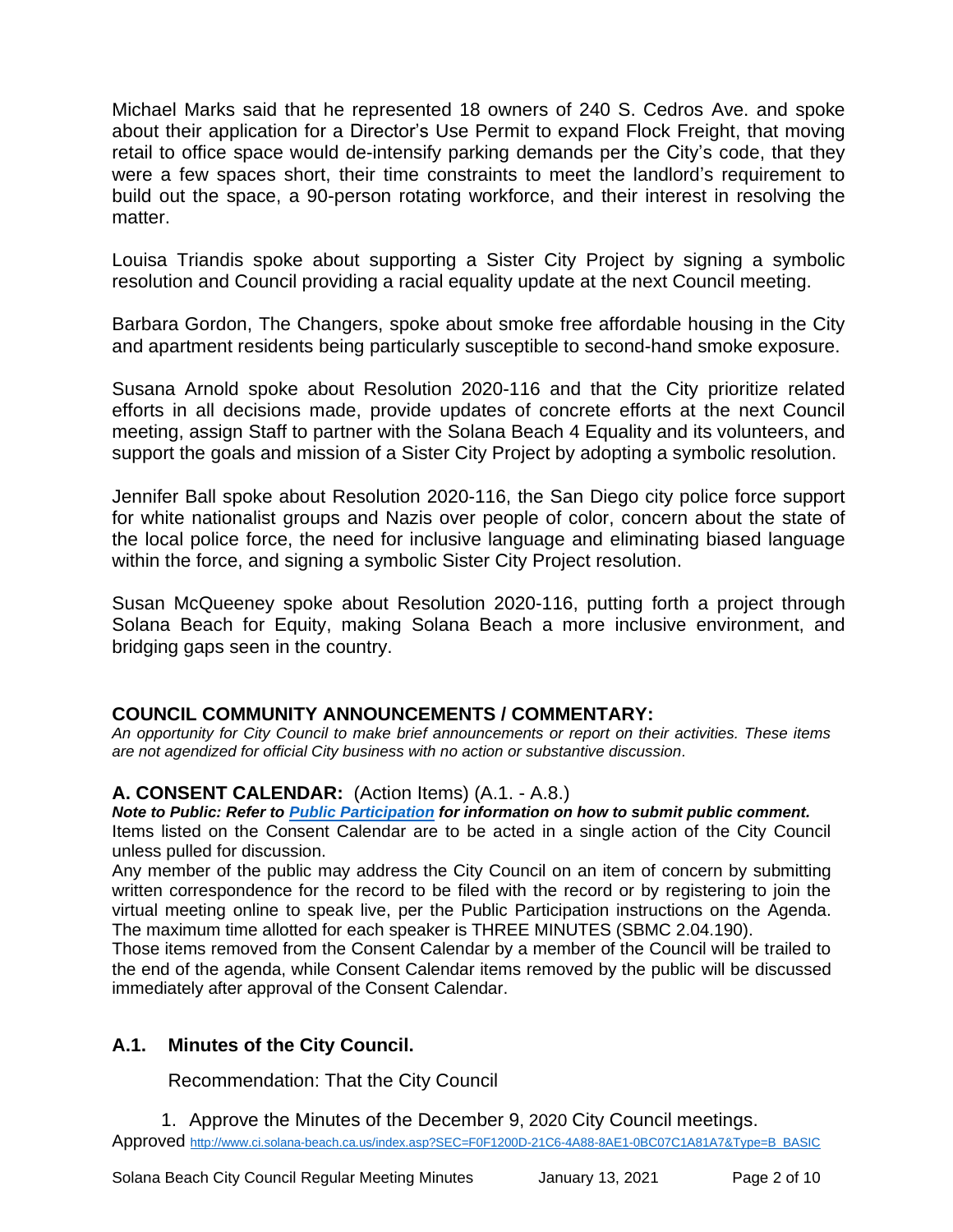**Motion:** Moved by Councilmember Harless and second by Councilmember Zito to approve. **Approved 5/0.** Ayes: Heebner, Becker, Harless, Zito, Edson. Noes: None. Motion carried unanimously.

## **A.2. Register Of Demands.** (File 0300-30)

Recommendation: That the City Council

1. Ratify the list of demands for November 14, 2020 – December 11, 2020.

[Item A.2. Report \(click here\)](https://solanabeach.govoffice3.com/vertical/Sites/%7B840804C2-F869-4904-9AE3-720581350CE7%7D/uploads/Item_A.2._Report_(click_here)_1-13-21_O.pdf)

*Posted Reports & Supplemental Docs contain records up to the cut off time, prior to the start of the meeting, for processing new submittals. The final official record containing handouts, PowerPoints, etc. can be obtained through a Records Request to the City Clerk's Office.*

**Motion:** Moved by Councilmember Harless and second by Councilmember Zito to approve. **Approved 5/0.** Ayes: Heebner, Becker, Harless, Zito, Edson. Noes: None. Motion carried unanimously.

#### **A.3. General Fund Budget Adjustments for Fiscal Year 2020/21.** (File 0330-30)

Recommendation: That the City Council

1. Receive the report listing changes made to the Fiscal Year 2020-2021 General Fund Adopted Budget.

[Item A.3. Report \(click here\)](https://solanabeach.govoffice3.com/vertical/Sites/%7B840804C2-F869-4904-9AE3-720581350CE7%7D/uploads/Item_A.3._Report_(click_here)_1-13-21_O.pdf)

**Motion:** Moved by Councilmember Harless and second by Councilmember Zito to approve. **Approved 5/0.** Ayes: Heebner, Becker, Harless, Zito, Edson. Noes: None. Motion carried unanimously.

#### **A.5. Successor Agency Recognized Obligation Payment Schedule (ROPS) 2021- 22 & Administrative Budget.** (File 0115-30)

Recommendation: That the Successor Agency

- 1. Receive the Successor Agency's enforceable obligations payment information and administrative budget for the period July 1, 2021 to June 30, 2022.
- 2. Adopt **Resolution SA-027** approving the SA Administrative Budget for July 1, 2021 to June 30, 2022.
- 3. Adopt **Resolution SA-028** approving the ROPS 21-22 for July 1, 2021 to June 30, 2022.

#### [Item A.5. Report \(click here\)](https://solanabeach.govoffice3.com/vertical/Sites/%7B840804C2-F869-4904-9AE3-720581350CE7%7D/uploads/Item_A.5._Report_(click_here)_1-13-21_O.pdf)

*Posted Reports & Supplemental Docs contain records up to the cut off time, prior to the start of the meeting, for processing new submittals. The final official record containing handouts, PowerPoints, etc. can be obtained through a Records Request to the City Clerk's Office.*

**Motion:** Moved by Councilmember Harless and second by Councilmember Zito to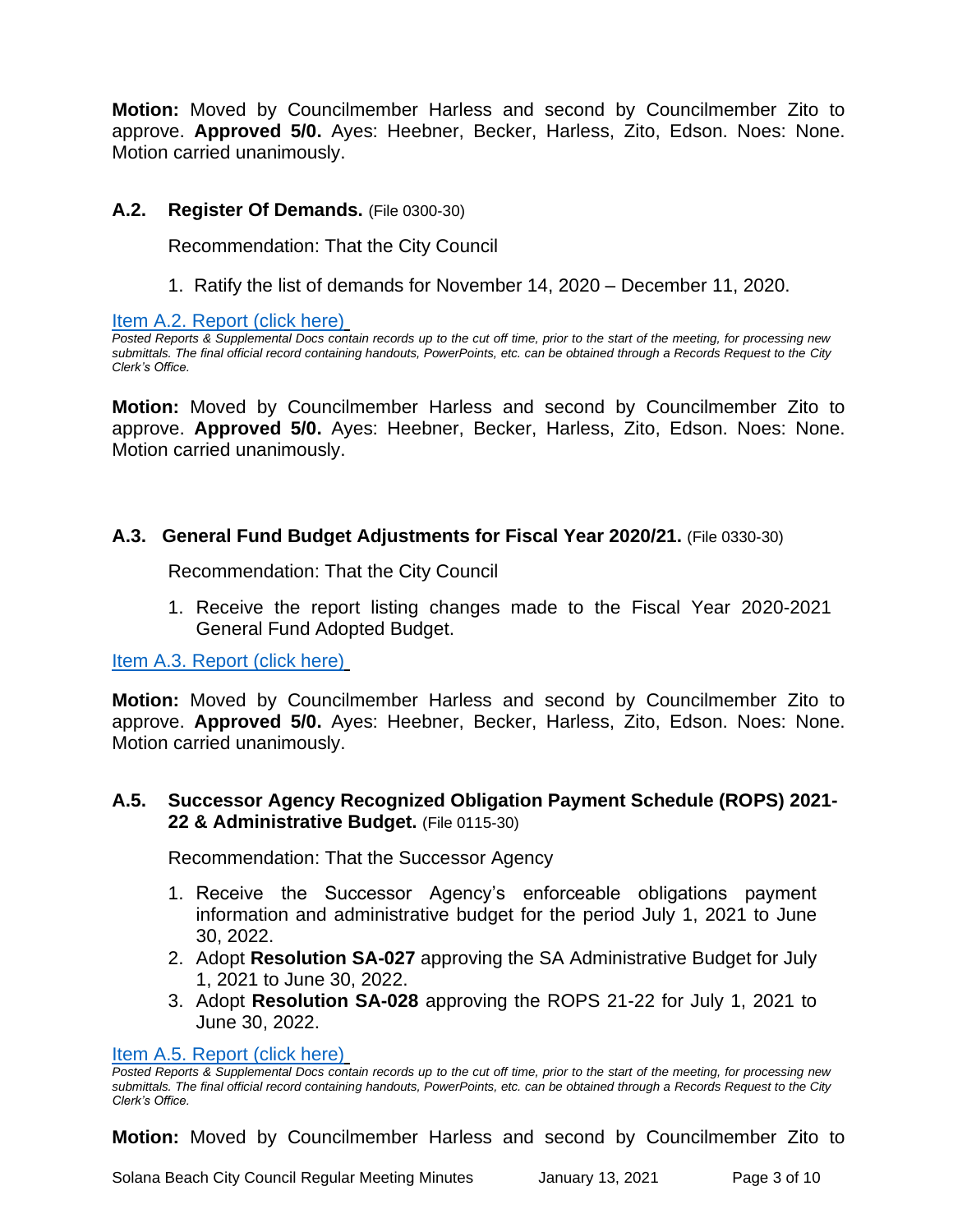approve. **Approved 5/0.** Ayes: Heebner, Becker, Harless, Zito, Edson. Noes: None. Motion carried unanimously.

# **A.6. TransNet Funds Transfer.** (File 0390-35)

Recommendation: That the City Council

1. Adopt **Resolution 2021-001** approving the transfer of \$590 of TransNet funds from the Glencrest Street Improvement Project (SANDAG MPO ID SB20) to the Pavement Resurfacing Project (SANDAG MPO ID SB16).

[Item A.6. Report \(click here\)](https://solanabeach.govoffice3.com/vertical/Sites/%7B840804C2-F869-4904-9AE3-720581350CE7%7D/uploads/Item_A.6._Report_(click_here)_1-13-21_O.pdf)

*Posted Reports & Supplemental Docs contain records up to the cut off time, prior to the start of the meeting, for processing new submittals. The final official record containing handouts, PowerPoints, etc. can be obtained through a Records Request to the City Clerk's Office.*

**Motion:** Moved by Councilmember Harless and second by Councilmember Zito to approve. **Approved 5/0.** Ayes: Heebner, Becker, Harless, Zito, Edson. Noes: None. Motion carried unanimously.

#### **A.7. State Legislative Advocacy Services.** (File 0480-80)

Recommendation: That the City Council

1. Adopt **Resolution 2021-004** authorizing the City Manager to execute a Professional Services Agreement with Emmanuel Jones & Associates for legislative advocacy services for an amount not to exceed \$62,100.

#### [Item A.7. Report \(click here\)](https://solanabeach.govoffice3.com/vertical/Sites/%7B840804C2-F869-4904-9AE3-720581350CE7%7D/uploads/Item_A.7._Report_(click_here)_1-13-21_O.pdf)

*Posted Reports & Supplemental Docs contain records up to the cut off time, prior to the start of the meeting, for processing new submittals. The final official record containing handouts, PowerPoints, etc. can be obtained through a Records Request to the City Clerk's Office.*

**Motion:** Moved by Councilmember Harless and second by Councilmember Zito to approve. **Approved 5/0.** Ayes: Heebner, Becker, Harless, Zito, Edson. Noes: None. Motion carried unanimously.

#### **A.8. Solana Energy Alliance (SEA) Financial Security Requirement.** (File 1010-45)

Recommendation: That the City Council

1. Ratify the execution of a Letter of Credit as a substitute for the previously approved Deposit Account Control Agreement (Agreement) with River City Bank (RCB) and San Diego Gas & Electric (SDG&E) to comply with California Public Utilities Commission (CPUC) D. 18-05-022 related to the Community Choice Aggregation (CCA) Financial Security Requirement (FSR).

#### [Item A.8. Report \(click here\)](https://solanabeach.govoffice3.com/vertical/Sites/%7B840804C2-F869-4904-9AE3-720581350CE7%7D/uploads/Item_A.8._Report_(click_here)_1-13-21_O.pdf)

*Posted Reports & Supplemental Docs contain records up to the cut off time, prior to the start of the meeting, for processing new submittals. The final official record containing handouts, PowerPoints, etc. can be obtained through a Records Request to the City Clerk's Office.*

**Motion:** Moved by Councilmember Harless and second by Councilmember Zito to approve. **Approved 5/0.** Ayes: Heebner, Becker, Harless, Zito, Edson. Noes: None. Motion carried unanimously.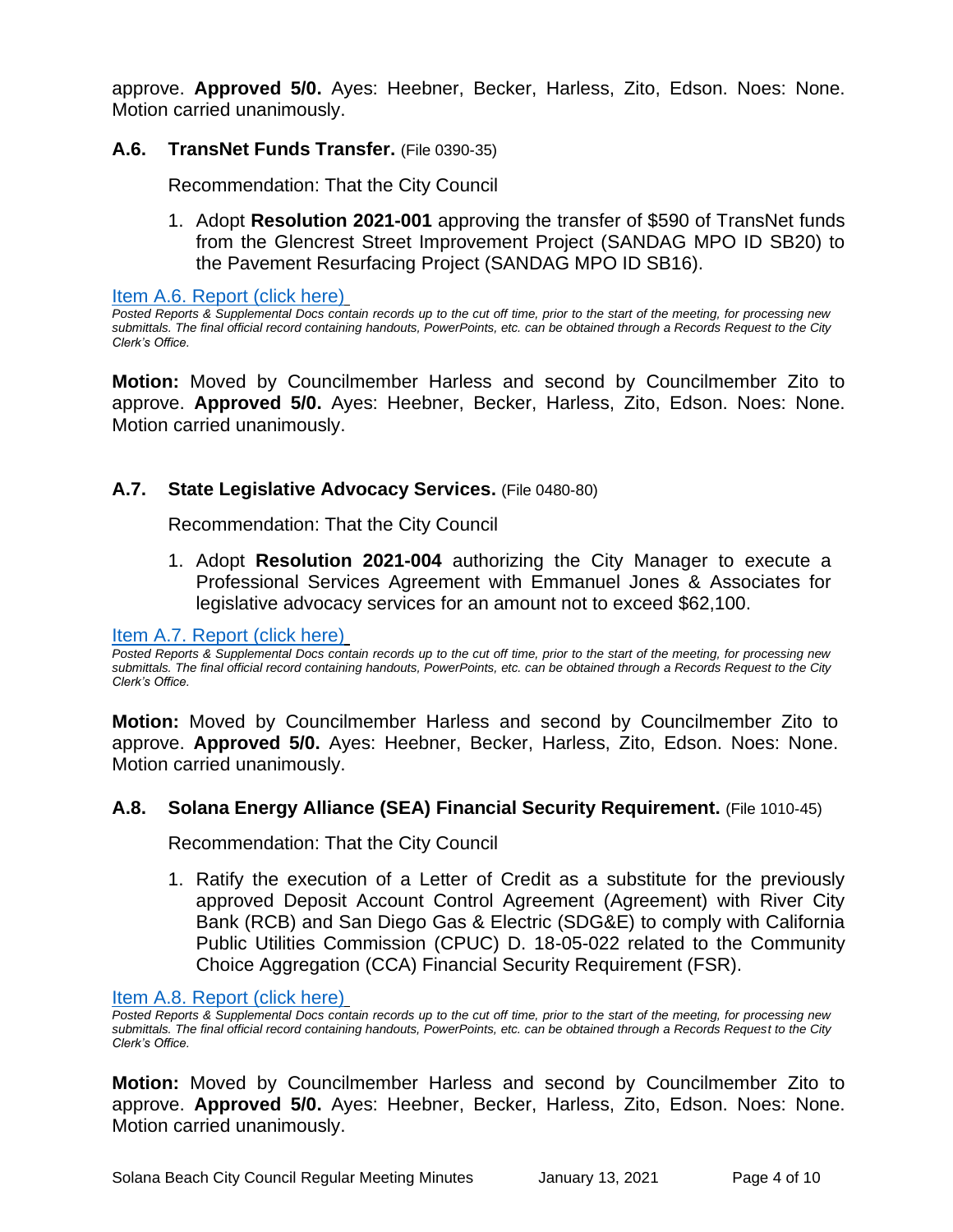## **A.9. Council Consideration and Potential Adoption of Resolution 2021-008 Regarding Emergency Services' Order 2021-001.** (File 0230-10)

Recommendation: That the City Council

1. Adopt **Resolution 2021-008** confirming City Manager/Director of Emergency Services' Order 2021-001 Suspending Temporary Use Permits during the State Regional Stay At Home Order or County Public Health Order

[Item A.9. Report \(click here\)](https://solanabeach.govoffice3.com/vertical/Sites/%7B840804C2-F869-4904-9AE3-720581350CE7%7D/uploads/Item_A.9._Report_(click_here)_1-13-21_O.pdf)

*Posted Reports & Supplemental Docs contain records up to the cut off time, prior to the start of the meeting, for processing new submittals. The final official record containing handouts, PowerPoints, etc. can be obtained through a Records Request to the City Clerk's Office.*

**Motion:** Moved by Councilmember Harless and second by Councilmember Zito to approve. **Approved 5/0.** Ayes: Heebner, Becker, Harless, Zito, Edson. Noes: None. Motion carried unanimously.

# **B. PUBLIC HEARINGS:** (B.1. – B.2.)

*Note to Public: Refer to Public Participation for information on how to submit public comment.*  Any member of the public may address the City Council on an item of concern by submitting written correspondence for the record to be filed with the record or by registering to join the virtual meeting online to speak live, per the Public Participation instructions on the Agenda. The maximum time allotted for each speaker is THREE MINUTES (SBMC 2.04.190).

An applicant or designee(s) for a private development/business project, for which the public hearing is being held, is allotted a total of fifteen minutes to speak, as per SBMC 2.04.210. A portion of the fifteen minutes may be saved to respond to those who speak in opposition. All other speakers have three minutes each.

After considering all of the evidence, including written materials and oral testimony, the City Council must make a decision supported by findings and the findings must be supported by substantial evidence in the record.

# **B.1. Public Hearing: 622 Glenmont Drive, Applicant: Sanson, Case DRP 20- 002/SDP 20-006.** (File 0600-40)

The proposed project meets the minimum zoning requirements under the SBMC, may be found to be consistent with the General Plan and may be found, as conditioned, to meet the discretionary findings required as discussed in this report to approve a DRP and SDP. Therefore, Staff recommends that the City Council:

- 1. Conduct the Public Hearing: Open the public hearing, Report Council disclosures, Receive public testimony, Close the public hearing.
- 2. Find the project exempt from the California Environmental Quality Act pursuant to Section 15303 of the State CEQA Guidelines; and
- 3. If the City Council makes the requisite findings and approves the project, adopt **Resolution 2021-002** conditionally approving a DRP and SDP to demolish an existing single-family residence, construct a replacement multilevel, single-family residence with a partially subterranean, three-car garage and basement entry area, and perform associated site improvements at 622 Glenmont Drive, Solana Beach.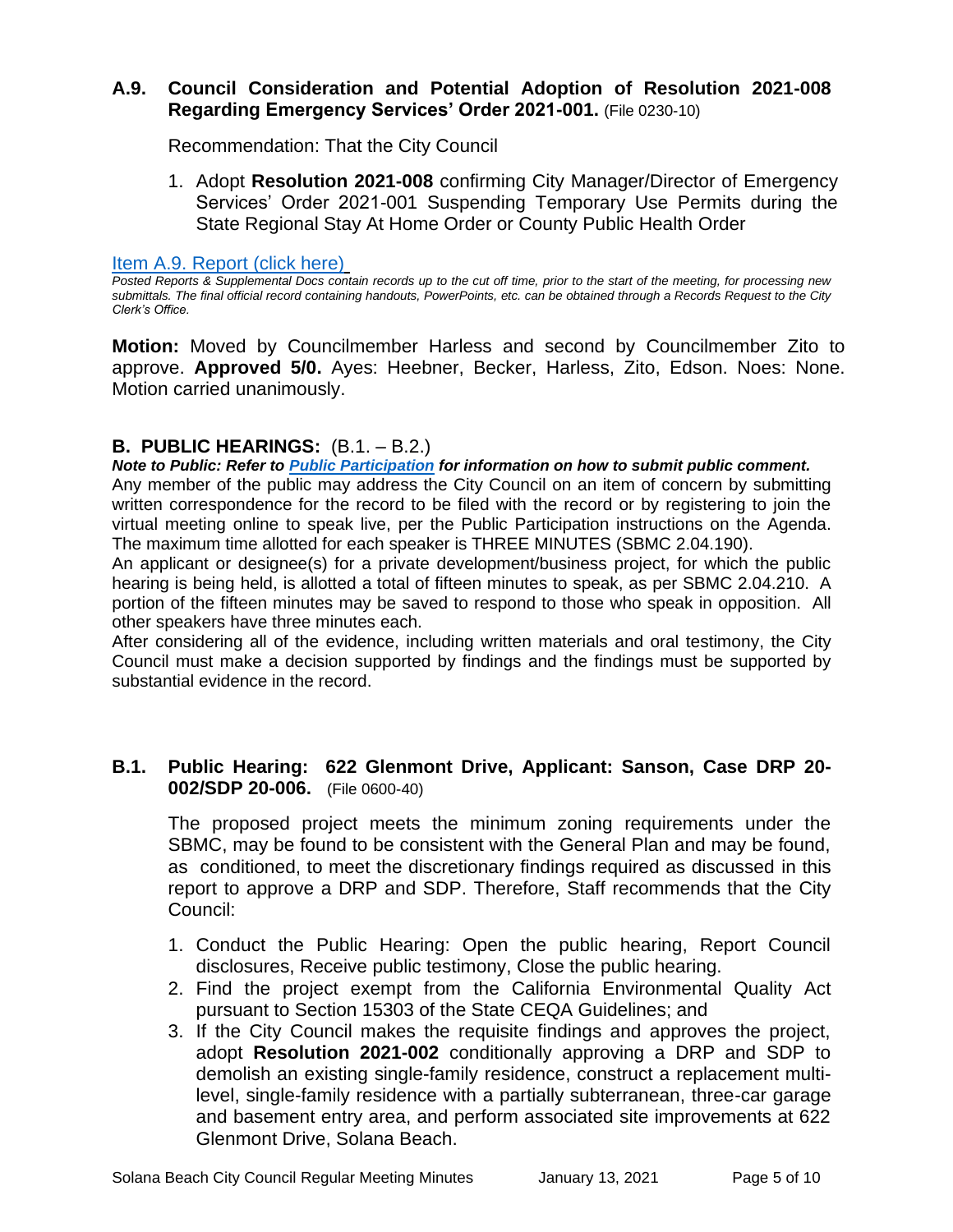[Item B.1. Report \(click here\)](https://solanabeach.govoffice3.com/vertical/Sites/%7B840804C2-F869-4904-9AE3-720581350CE7%7D/uploads/Item_B.1._Report_(click_here)_1-13-21_O.pdf) [Item B.1. Supplemental Docs \(Updated 1-13](https://solanabeach.govoffice3.com/vertical/Sites/%7B840804C2-F869-4904-9AE3-720581350CE7%7D/uploads/Item_B.1._Supplemental_Docs_(upd._1-13_at_405pm)_-_O.pdf) at 405pm)

*Posted Reports & Supplemental Docs contain records up to the cut off time, prior to the start of the meeting, for processing new submittals. The final official record containing handouts, PowerPoints, etc. can be obtained through a Records Request to the City Clerk's Office.*

Greg Wade, City Manager, introduced the item.

Council disclosures. Mayor Heebner stated she had property within 1,000 ft. of the project but could remain unbiased. Deputy Mayor Becker said that she visited the property and met a neighbor who was outside. The remaining three Councilmembers had visited the property and had not spoken with the public.

Mayor Heebner opened the public hearing.

Corey Andrews, Principal Planner, presented a PowerPoint (on file)

June Sanson, applicant, said she and her husband were the residents at the property and that their proposed plans would add character to the Solana Beach community.

Steve Dalton, applicant's architect, presented a PowerPoint (on file).

**Motion:** Moved by Deputy Mayor Becker and second by Councilmember Harless to close the public hearing. **Approved 5/0.** Ayes: Heebner, Becker, Harless, Zito, Edson. Noes: None. Motion carried unanimously.

Council discussed roof deck restrictions, the tiered landscaping made it visually smaller in mass, and landscape height of lavender.

**Motion:** Moved by Deputy Mayor Becker and second by Mayor Heebner to approve Staff recommendation. **Approved 5/0.** Ayes: Heebner, Becker, Harless, Zito, Edson. Noes: None. Motion carried unanimously.

# **B.2. Public Hearing: 840 Hernandez Street, Applicant: Pulaski, Case 17-18-13 DRP/SDP.** (File 0600-40)

The proposed project meets the minimum zoning requirements under the SBMC, may be found to be consistent with the General Plan and may be found, as conditioned, to meet the discretionary findings required as discussed in this report to approve a DRP and SDP. Therefore, Staff recommends that the City Council:

- 1. Conduct the Public Hearing: Open the Public Hearing, Report Council Disclosures, Receive Public Testimony, and Close the Public Hearing.
- 2. Find the project exempt from the California Environmental Quality Act pursuant to Section 15303 of the State CEQA Guidelines; and
- 3. If the City Council makes the requisite findings and approves the project, adopt **Resolution 2021-003** conditionally approving a DRP and SDP to demolish an existing one-story, single-family residence and construct a replacement two-story, single-family residence with an attached two-car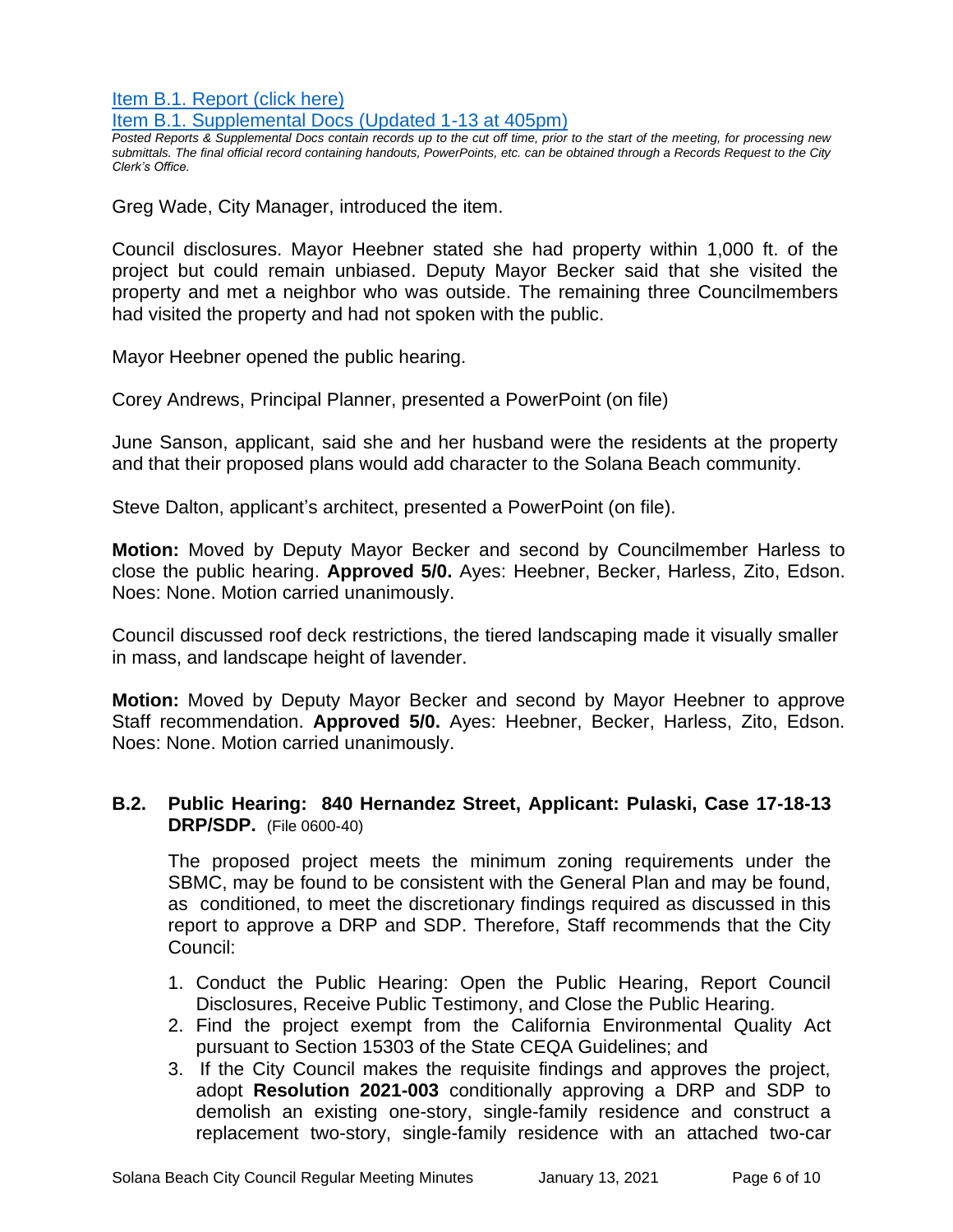garage and convert an existing detached accessory structure to an ADU, and perform associated site improvements at 840 Hernandez Street, Solana Beach.

[Item B.2. Report \(click here\)](https://solanabeach.govoffice3.com/vertical/Sites/%7B840804C2-F869-4904-9AE3-720581350CE7%7D/uploads/Item_B.2._Report_(click_here)_1-13-21_O.pdf)

[Item B.2. Supplemental Docs \(Updated](https://solanabeach.govoffice3.com/vertical/Sites/%7B840804C2-F869-4904-9AE3-720581350CE7%7D/uploads/Item_B.2._Supplemental_Docs_(upd._1-13_at_1230pm)_-_O.pdf) 1-13 at 230pm)

*Posted Reports & Supplemental Docs contain records up to the cut off time, prior to the start of the meeting, for processing new submittals. The final official record containing handouts, PowerPoints, etc. can be obtained through a Records Request to the City Clerk's Office.*

Greg Wade, City Manager, introduced the item.

Mayor Heebner opened the public hearing.

Council disclosures.

Corey Andrews, Principal Planner, presented a PowerPoint (on file)

Ms. Pulaski, applicant, spoke about her project and working with the neighbors.

Gary Cohn, architect, reviewed the project and stated that during the review process four neighbors had concerns regarding view corridors, that they made changes to the project for a new design, and the existing casita was converted to an ADU (accessory dwelling unit).

Rich Villasenor said that he was a neighbor and was in support of the project, that they worked with him to accommodate his concerns, and that the project would be a nice addition to the community.

Dan Condrick spoke about reaching an agreement with the property owner, his concern about how the floor was measured, the owner worked hard with the neighbors, that he got back 50% of his view, and his support for the project.

Council and Applicant discussed making the ADU low-income and the potential fee benefits.

**Motion:** Moved by Councilmember Edson and second by Councilmember Harless to close the public hearing. **Approved 5/0.** Ayes: Heebner, Becker, Harless, Zito, Edson. Noes: None. Motion carried unanimously.

**Motion:** Moved by Councilmember Edson and second by Deputy Mayor Becker to approve Staff recommendation. **Approved 5/0.** Ayes: Heebner, Becker, Harless, Zito, Edson. Noes: None. Motion carried unanimously.

# **C. STAFF REPORTS: (C.1. – C.3.)**

*Note to Public: Refer to Public Participation for information on how to submit public comment.*  Any member of the public may address the City Council on an item of concern by submitting written correspondence for the record to be filed with the record or by registering to join the virtual meeting online to speak live, per the Public Participation instructions on the Agenda. The maximum time allotted for each speaker is THREE MINUTES (SBMC 2.04.190).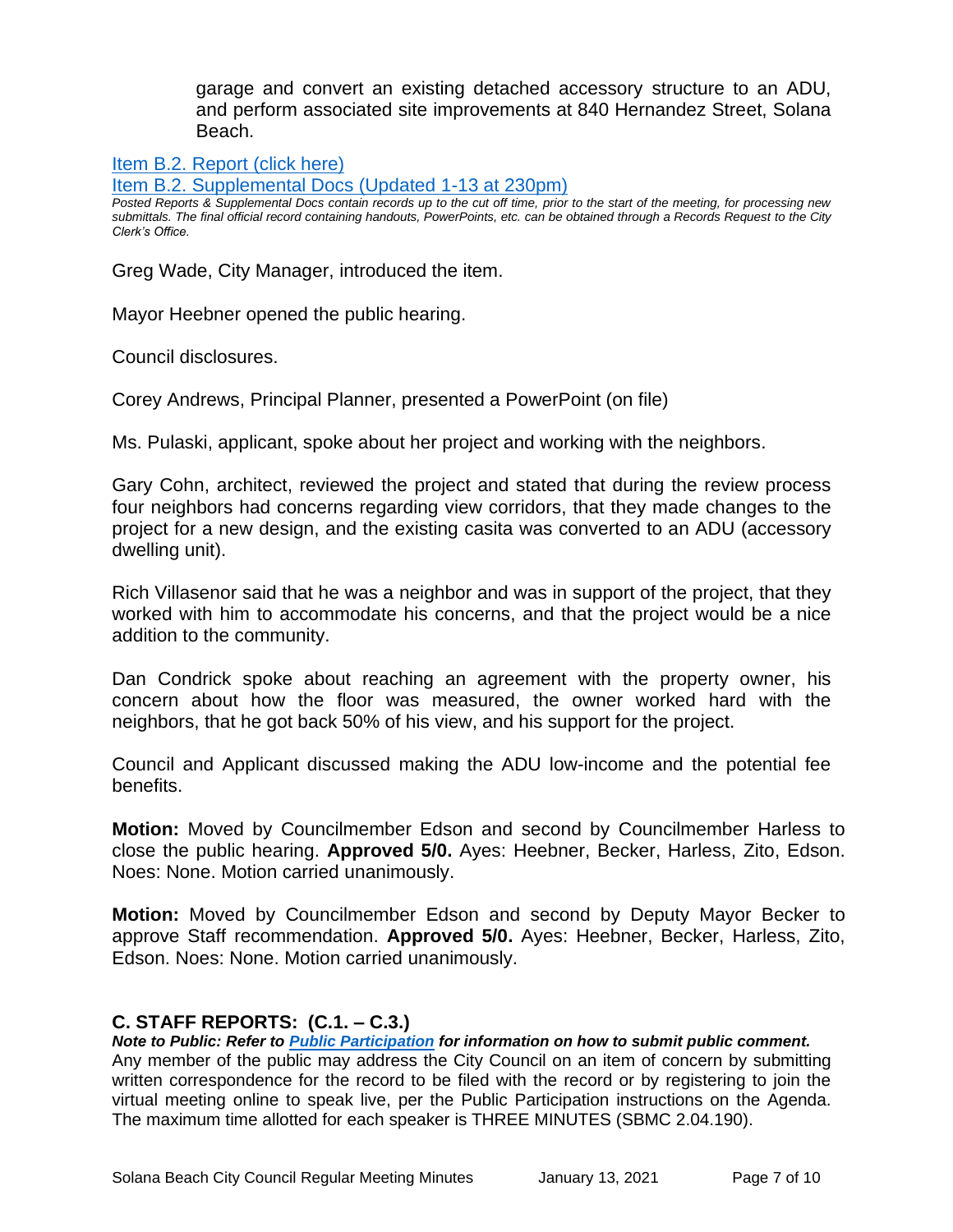# **C.1. Clean Energy Alliance (CEA) Product Offerings.** (File 1010-46)

Recommendation: That the City Council

1. Provide input to the CEA Board Representative regarding CEA's Product **Offerings** 

[Item C.1. Report](https://solanabeach.govoffice3.com/vertical/Sites/%7B840804C2-F869-4904-9AE3-720581350CE7%7D/uploads/Item_C.1._Report_(click_here)_1-13-21_O.pdf) (click here)

[Item C.1. Supplemental Docs \(Updated 1-13](https://solanabeach.govoffice3.com/vertical/Sites/%7B840804C2-F869-4904-9AE3-720581350CE7%7D/uploads/Item_C.1._Supplemental_Docs_(upd._1-13_215pm)_-_O.pdf) at 2:30pm)

*Posted Reports & Supplemental Docs contain records up to the cut off time, prior to the start of the meeting, for processing new submittals. The final official record containing handouts, PowerPoints, etc. can be obtained through a Records Request to the City Clerk's Office.*

Greg Wade, City Manager, introduced the item.

Barbara Boswell, Interim Executive Director, Clean Energy Alliance, presented a PowerPoint (on file).

Council, Consultant, and Staff discussed cost differences, low-income assistance programs, and bill inserts.

Page DeCino, Carlsbad representative on Clean Energy Alliance Advisory Committee, spoke about her opposition to offering the local impact rate, since eligible customers will continue to receive a discount on the transmission portion of their bill, and the goal of reducing greenhouse gas emissions being for public health benefits.

Debra Shade, Solana Beach representative on Clean Energy Alliance Advisory Committee, spoke about her support for utilizing the existing Solana Energy Alliance product with a default of 75% carbon-free power supply, an opt-up to 100% renewable power supply, and an opt-down provision for low-income customers and limited small businesses to avoid customers opting out of CEA.

Karl Aldinger, San Diego Sierra Club, urged the City Council to reject offering the 36% renewable product since the purpose of the CEA is to accelerate the transition to renewable energy to protect the climate, and to default to 50.

Council discussed the current SEA goal of 50% renewable energy, 75% greenhouse gas free and opt-up to 100% renewable power supply, the need for flexibility due to pandemic/economic factors, exit fees, city participation, an opt-down program rather than product, and the need for more data.

Council provided direction regarding CEA's product offerings to study options for 50% renewable energy, 75% greenhouse gas free, 100% renewable energy, local impact product, and to return to Council with more data.

Mayor Heebner recessed the meeting at 8:30 p.m. and reconvened at 8:38 p.m.

**C.2.** This Item # intentionally left blank.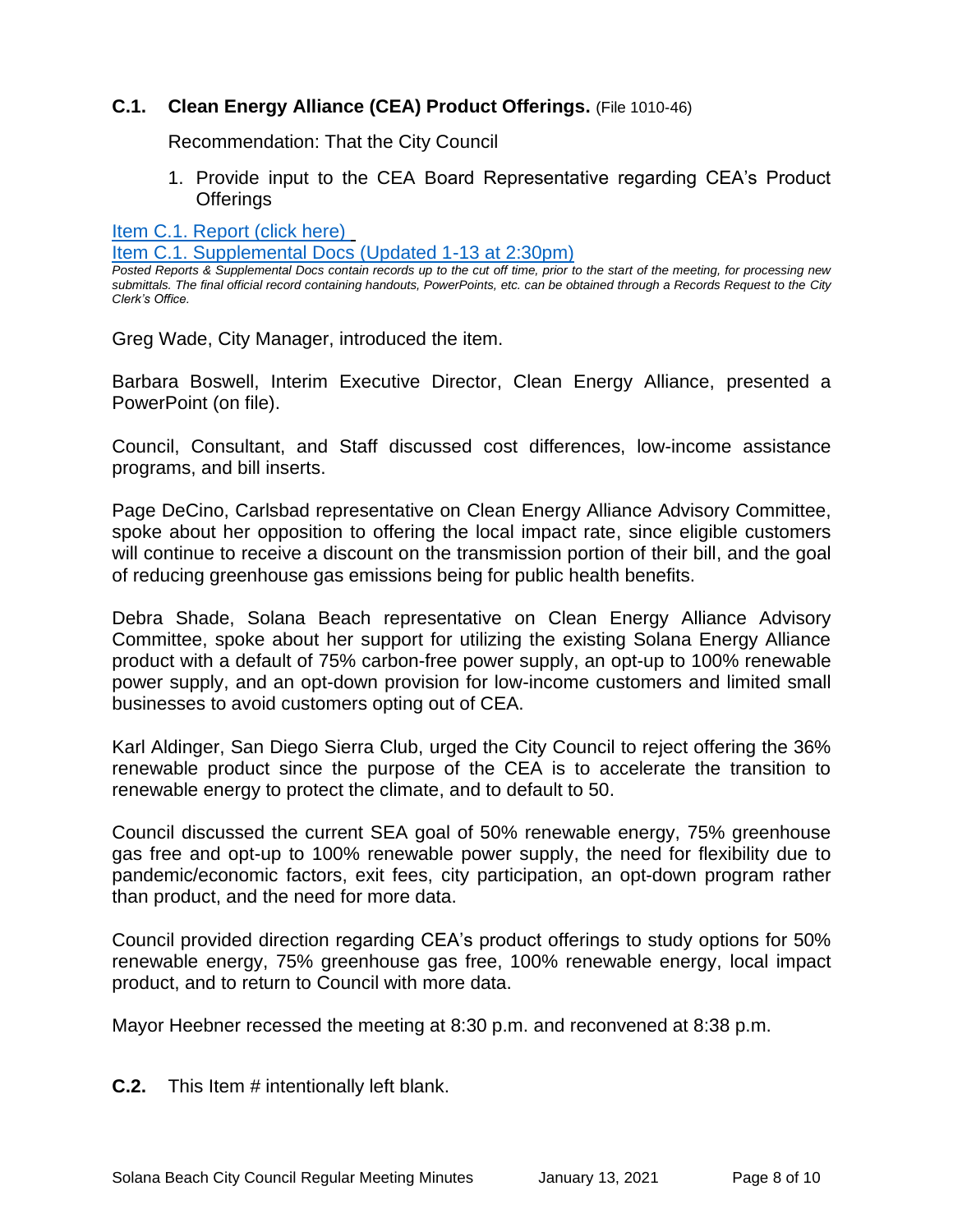# **C.3. Council Boards, Committees, & Commissions Appointments.** (File 0410-05)

Recommendation: That the City Council

- 1. Review the Regional Boards/Commissions/Committees to: a. Determine the City Selection Committee 2021 annual term appointment. b. Make new or re-appointments to all other agencies for new two-year terms.
- 2. Review Council Standing Committees and make appointments for new twoyear terms.

[Item C.3. Report \(click here\)](https://solanabeach.govoffice3.com/vertical/Sites/%7B840804C2-F869-4904-9AE3-720581350CE7%7D/uploads/Item_C.3._Report_(click_here)_1-13-21_O.pdf) 

*Posted Reports & Supplemental Docs contain records up to the cut off time, prior to the start of the meeting, for processing new submittals. The final official record containing handouts, PowerPoints, etc. can be obtained through a Records Request to the City Clerk's Office.*

Council discussion.

**Motion:** Moved by Deputy Mayor Becker and second by Mayor Heebner to approve appointments for two-year terms. **Approved 5/0.** Ayes: Heebner, Becker, Harless, Zito, Edson. Noes: None. Motion carried unanimously.

| <b>Regional Board/Committee/Commission</b>                           | <b>Primary Member(s)</b> | Alternate(s)          |
|----------------------------------------------------------------------|--------------------------|-----------------------|
| <b>City Selection Committee</b>                                      | Heebner                  | Edson                 |
| Clean Energy Alliance (CEA)                                          | <b>Becker</b>            | Zito                  |
| CSA 17 - County Service Area                                         | <b>Harless</b>           | Edson                 |
| Escondido Creek Watershed Alliance (ECWA)                            | Becker / Staff           | no alternate          |
| League Ca. Cities Exec. Committee (SD County division)               | <b>Becker</b>            | <b>Harless</b>        |
| League Ca. Cities Legislative Subcommittee                           | <b>Harless</b>           | <b>Becker</b>         |
| League of Ca. Cities Coastal Cities Group                            | <b>Becker</b>            | <b>Harless</b>        |
| North County Dispatch JPA                                            | Harless                  | Becker                |
| North County Transit District                                        | Edson                    | <b>Harless</b>        |
| Regional Solid Waste Assoc. (RSWA)                                   | Harless                  | Zito                  |
| <b>SANDAG Board of Directors</b>                                     | Heebner                  | Zito (1st alternate)  |
|                                                                      |                          | Edson (2nd alternate) |
| SANDAG - Shoreline Preservation Working Group                        | Becker                   | Zito                  |
| San Dieguito River Valley JPA                                        | <b>Harless</b>           | Becker                |
| San Elijo JPA                                                        | Zito / Becker            | City Manager          |
| 22nd District Agricultural Association Community<br><b>Relations</b> | Heebner / Edson          | n/a                   |

| <b>Council Standing Committees</b>                                | <b>Primary Members</b> |
|-------------------------------------------------------------------|------------------------|
| <b>Business Liaison</b>                                           | Zito / Edson           |
| Fire Department Management Governance & Organizational Evaluation | Edson / Harless        |
| Highway 101/Cedros Avenue Development Committee                   | Heebner / Edson        |
| Parks and Recreation                                              | Zito / Harless         |
| <b>Public Arts</b>                                                | Edson / Heebner        |
| <b>School Relations</b>                                           | Becker / Harless       |
| Solana Beach - Del Mar Relations                                  | Heebner / Edson        |
|                                                                   |                        |
| <b>Council Serving on Citizen Commission</b>                      | <b>Primary Members</b> |
| <b>Climate Action Commission</b>                                  | Becker / Zito          |

# **A.4. 2021 City Council Meeting Schedule Planning.** (File 0410-05)

Recommendation: That the City Council

Solana Beach City Council Regular Meeting Minutes January 13, 2021 Page 9 of 10